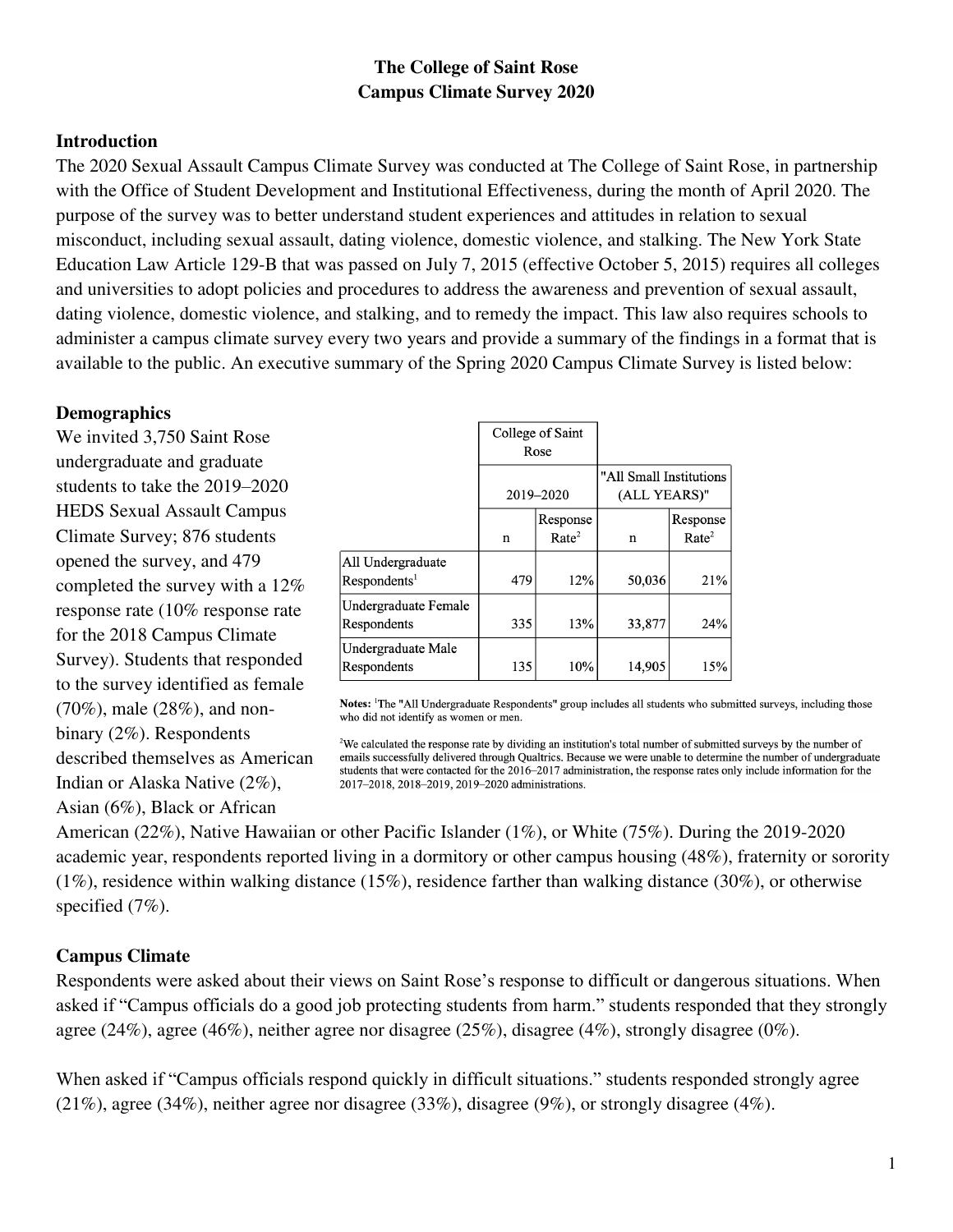Respondents were asked if "Campus officials handle incidents in a fair and responsible manner." and responded strongly agree (20%), agree (40%), neither agree nor disagree (29%), disagree (9%), or strongly disagree ( 0%).

Students were asked if they agree with the statement, "There is a good support system at Saint Rose for students going through difficult times." and responded strongly agree (27%), agree (44%), neither agree nor disagree  $(22\%)$ , disagree  $(6\%)$ , strongly disagree  $(1\%)$ .

When asked if "Campus Officials do a good job protecting students from harm," students said they strongly agree (24%), agree (46%), neither agree nor disagree (25%), disagree (4%), or strongly disagree (0%).

Students were asked if someone were to report a sexual assault to an official at Saint Rose, do they think "Campus officials would conduct a careful investigation in order to determine what happened." 31% strongly agree, 41% agree, 19% neither agree nor disagree, 6% disagree, and 3% strongly disagree.

## **Student Awareness and Perception of Resources**

Respondents were asked, "Overall, how much do you remember about the information or education from Saint Rose about sexual assault?". They responded almost all or all of it (27%), most of it (50%), some of it (20%), or very little or none of it (2%).

Students were also asked, "Overall, how helpful did you think the information or education from Saint Rose about sexual assault was?" and the responses were very helpful (36%), helpful (46%), slightly helpful (17%), or not at all helpful (1%).

# **Bystander Behaviors**

Students responded to the following question, "Since starting at Saint Rose, have you observed a situation that you believe was sexual assault?:"

- Yes  $(4\%)$
- No  $(92\%)$
- I suspect that I observed what was sexual assault, but I am not certain  $(4\%)$

If the respondent answered yes, they responded to the following question, "Since starting at Saint Rose, have you observed a situation that you believe could have led to a sexual assault?:"

- Yes  $(6\%)$
- No  $(88%)$

• I suspect I observed a situation that could have led to a sexual assault, but I am not certain  $(6%)$ Students who responded that they "suspect they were sexually assaulted, b) experienced an attempted sexual assault or c) suspect they experienced an attempted sexual assault" were asked about bystanders during the incident. 47% said that there were bystanders, 37% said there were no bystanders, and 17% were not sure if there were any bystanders present. When asked if the bystanders present intervened, respondents answered:

- Yes  $(43%)$
- No  $(57%)$

Respondents answered the question of how the bystander intervened:

- They stepped in and separated us.  $(83\%)$
- They asked me if I needed help.  $(33\%)$
- They confronted the person who was assaulting me/was attempting to assault me/I suspect was trying to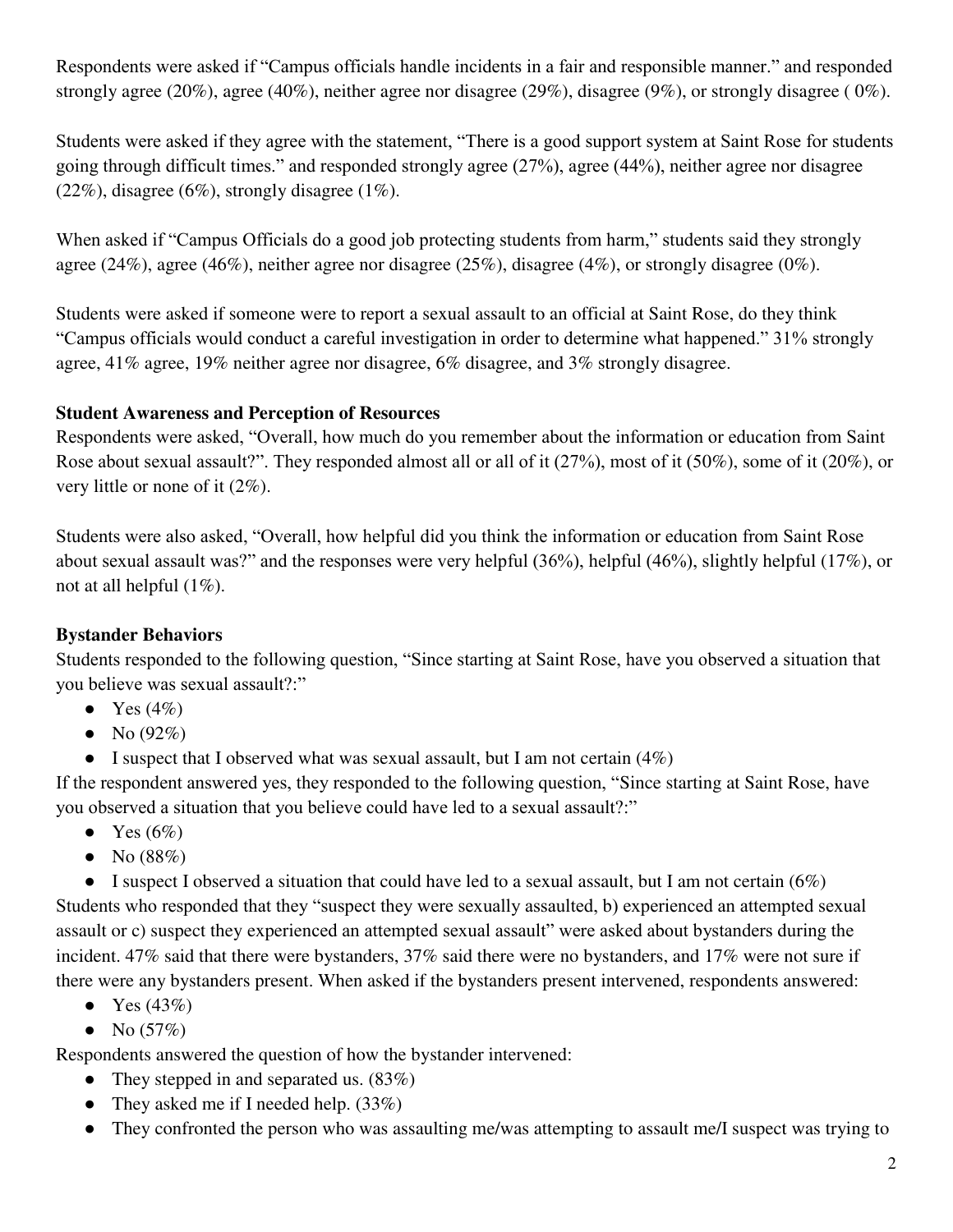assault me. (50%)

- They created a distraction.  $(17\%)$
- They asked others to step in with them and diffuse the situation.  $(0\%)$
- They told someone in a position of authority about the situation.  $(0\%)$

### **Student Experiences**

In the 2019–2020 survey administration, 475 undergraduate students from the College of Saint Rose responded to the question: "Since starting at your institution, have you been sexually assaulted while you were (a) on campus; (b) off-campus at an event or program connected with your institution, including study abroad and internships; or (c) at a social activity or party near campus such as at an apartment, restaurant, or bar?"<sup>1</sup>

Of the 475 students from Saint Rose who responded to this question:



Note: <sup>1</sup>When we asked this question, we provided students with the following definition: "When we ask about sexual assault, we are referring to five specific types of sexual contact, which you did not want or for which you did not give consent:"

- Touching of a sexual nature (kissing you, touching of private parts, grabbing, fondling, rubbing up against you in a sexual way, even if it was over your clothes)
- Oral sex (someone's mouth or tongue making contact with your genitals, or your mouth or tongue making contact with someone else's genitals)
- Vaginal sex (someone's penis being put in your vagina, or your penis being put into someone's vagina)
- Anal sex (someone's penis being put in your anus, or your penis being put into someone else's anus)
- Anal or vaginal penetration with a body part other than a penis or tongue, or by an object, like a bottle or candle

### **Campus Response and Moving Forward**

The College of Saint Rose remains committed to raising awareness and educating our community about sexual and interpersonal violence, reducing its occurrence, and supporting survivors. The Title IX Coordinator and Director of Prevention Education & Response leads the College's efforts on training, awareness, and prevention